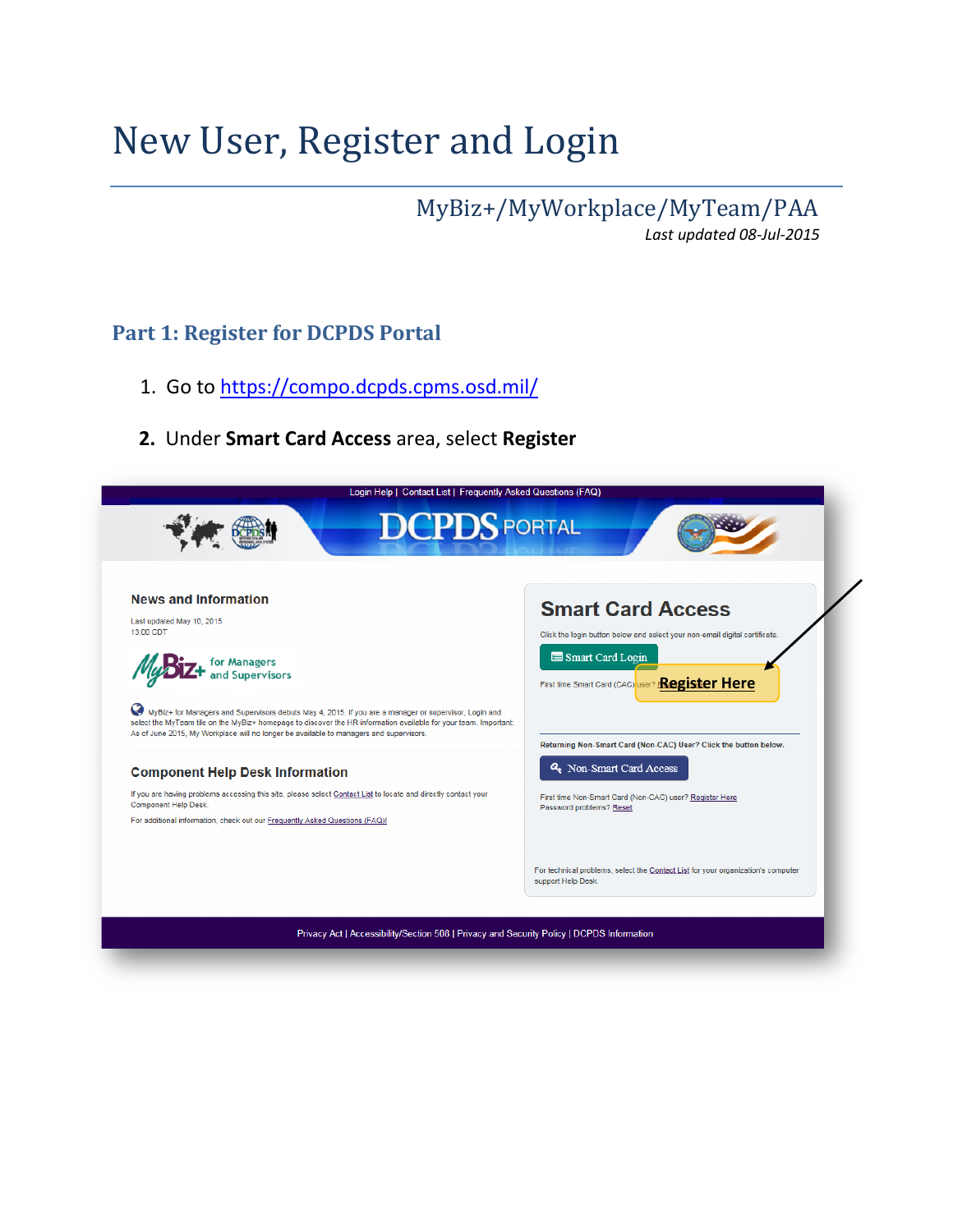## 3. In **DCPDS Smart Card Registration** area, enter **SSN with dashes** two

times and select, **Register**.

|             | To register or update your Smart Card Certificate information to an HR/MyBiz/MyWorkplace application, read the Privacy Act<br>Statement and follow the instructions below |
|-------------|---------------------------------------------------------------------------------------------------------------------------------------------------------------------------|
|             | Enter your SSN/LN Employee ID Number and select the "Register" button to register your Smart Card. Select the<br>"Cancel" button to return to the DCPDS Portal Page.      |
| protection. | ** Important ** SSN/LN Employee ID Numbers are masked as an additional security measure for your personal                                                                 |
|             | * Use hyphens in the SSN/LN Employee ID Number if applicable.                                                                                                             |
|             | SSN/LN Employee ID Number:                                                                                                                                                |
|             | Confirm SSN/LN Employee ID Number:                                                                                                                                        |
|             | Register<br>Cancel                                                                                                                                                        |

4. Move on to Part 2: Register for My Biz/My Workplace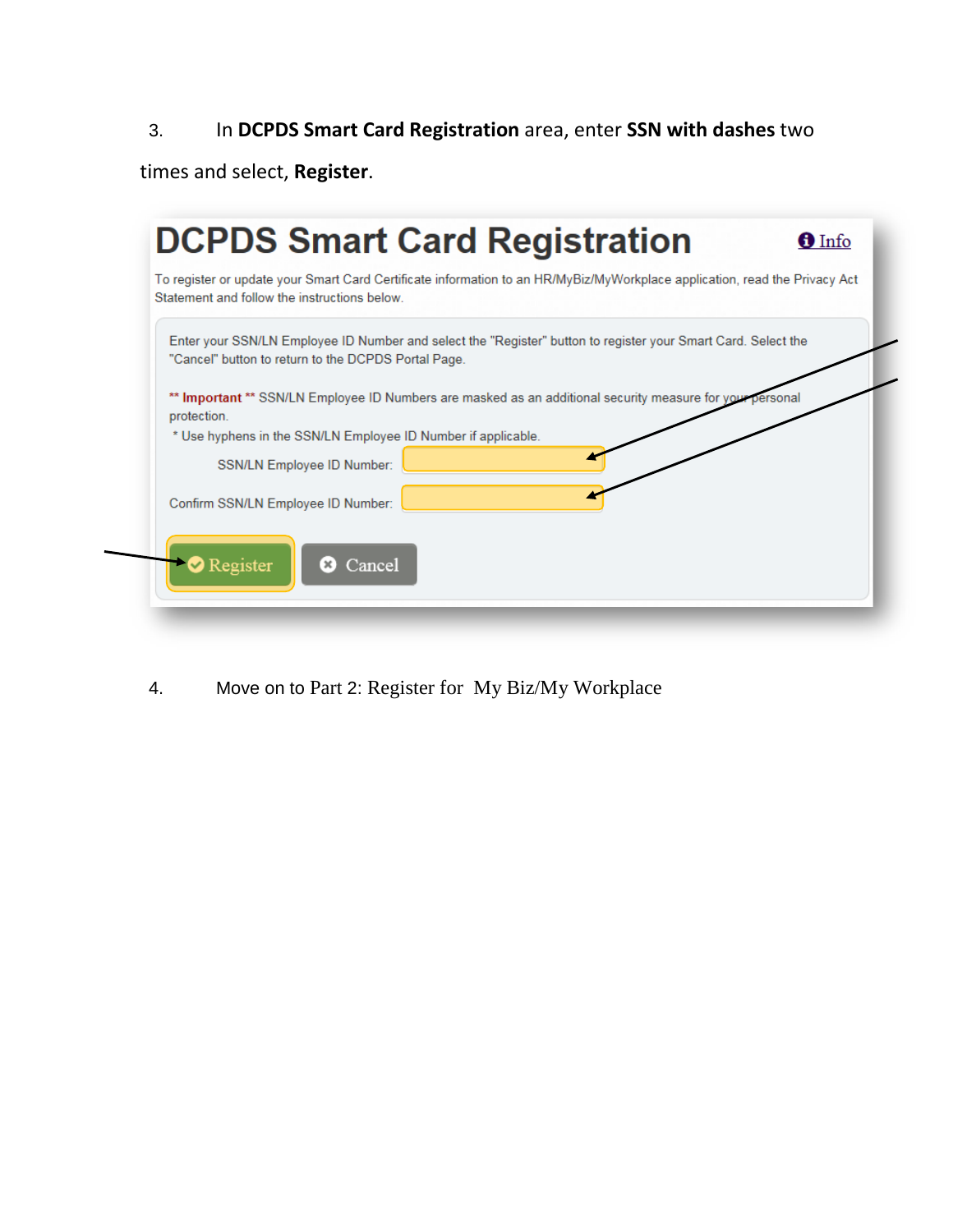## **Part 2: Register for DCPDS Portal**

- 1. After registering for DCPDS Portal access, you should now be able to log on to the screen shown below.
- 2. Select **Add Additional Application/Databases** tab at top left



3. In **Regions Application** area, enter SSN with dashes two times and select, **Submit**

| <b>Application/Database</b> | <b>Add Additional Application/Databases</b>                                                                                                                                                                       |
|-----------------------------|-------------------------------------------------------------------------------------------------------------------------------------------------------------------------------------------------------------------|
|                             | <b>HR Region Associations</b>                                                                                                                                                                                     |
|                             | ** Important ** You must complete and submit this information to finalize the Registration process. Username<br>SSN/LN Employee ID Numbers are masked as an additional security measure for your personal protect |
|                             | e hyphens in the Username Field if applicable.<br>Use your HR/MyBiz/MyWorkplace log in screen "User Name".                                                                                                        |
| Username:                   |                                                                                                                                                                                                                   |
| Confirm Username:           |                                                                                                                                                                                                                   |
|                             | Submit                                                                                                                                                                                                            |
|                             |                                                                                                                                                                                                                   |
|                             |                                                                                                                                                                                                                   |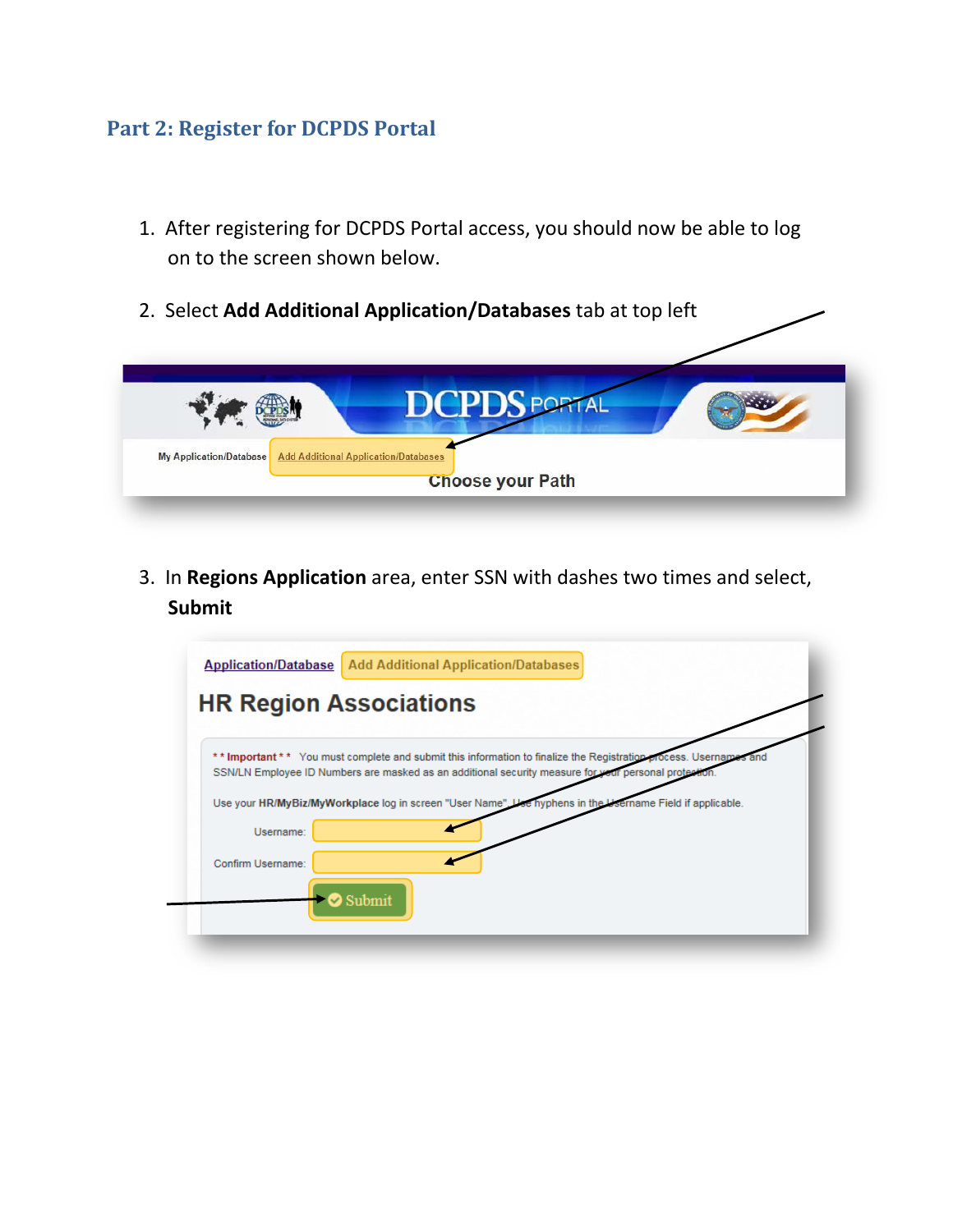## **Part 3: Access MyBiz+**

1. After registering for DCPDS Portal access, under **Choose your Path**, select, **MyBiz+ NG**

| <b>DCPDS PORTAL</b>                                                                                      |                                                |                                         |  |
|----------------------------------------------------------------------------------------------------------|------------------------------------------------|-----------------------------------------|--|
| <b>Add Additional Application/Databases</b><br><b>My Application/Database</b><br><b>Choose your Path</b> |                                                |                                         |  |
| $H_{R}$<br>MyBiz+ NG                                                                                     | $\bigcirc$ CMIS/CRM<br><b>DCPAS BI Account</b> | $\n  D$<br><b>DCPAS Data Dictionary</b> |  |
|                                                                                                          |                                                |                                         |  |

- 2. At the **Privacy Act Statement, Accept.**
- 3. **Welcome to MyBiz+**

|                                                                                                                                                                                 |                                                                                                                                |                                                                                           |                                              |                                                     | Logout      |  |
|---------------------------------------------------------------------------------------------------------------------------------------------------------------------------------|--------------------------------------------------------------------------------------------------------------------------------|-------------------------------------------------------------------------------------------|----------------------------------------------|-----------------------------------------------------|-------------|--|
|                                                                                                                                                                                 | MyBiz+ for Managers and                                                                                                        |                                                                                           |                                              | <b>Notifications</b>                                |             |  |
|                                                                                                                                                                                 | for Managers<br>and Supervisors<br>Supervisors debuts May 4,<br>2015. If you are a manager or<br>supervisor, select the MyTeam |                                                                                           | Title                                        | <b>Start Date</b>                                   |             |  |
| tile to discover the HR information available for your team.                                                                                                                    |                                                                                                                                |                                                                                           | No Notifications At This Time                |                                                     |             |  |
| Important: As of June 2015, My Workplace will no longer be available<br>to managers and supervisors.                                                                            |                                                                                                                                |                                                                                           |                                              |                                                     |             |  |
|                                                                                                                                                                                 |                                                                                                                                |                                                                                           | * You have no unread notifications.          |                                                     |             |  |
|                                                                                                                                                                                 |                                                                                                                                | $\triangleright$ II                                                                       |                                              |                                                     |             |  |
|                                                                                                                                                                                 | THE IMPORTMENT IS CURRENT                                                                                                      |                                                                                           |                                              | 经晶字素 龙曲目                                            |             |  |
|                                                                                                                                                                                 |                                                                                                                                |                                                                                           |                                              |                                                     |             |  |
|                                                                                                                                                                                 | $\bullet$ $\rightleftarrows$                                                                                                   | <b>II</b> Other Responsibilities/Applications                                             | \$ Insurance<br>$\bullet$ $\rightleftarrows$ | Reset   Done                                        | $\bullet =$ |  |
|                                                                                                                                                                                 | <b>Responsibilities:</b>                                                                                                       |                                                                                           | <b>Health</b>                                | Federal Employee Health Benefits                    |             |  |
|                                                                                                                                                                                 | 911 NGB ORHRO00054<br>AGR MGR ORHRO00064                                                                                       |                                                                                           | Insurance:                                   | Special Code (ZZ)                                   |             |  |
| Welcome, Alicia J. Tishmack<br>Home<br>★ Provide Feedback<br><b>II Key Services</b><br>MyPerformance<br><b>Request Employment Verification</b><br><b>Civilian Career Report</b> | HR-TRNG ORHRO00001T                                                                                                            | <b>CIVDOD Self Service Hierarchy Manager</b><br>NG OR Performance Appraisal Administrator | Life Insurance:                              | Basic + Option B (5x) + Option A +<br>Option C (5x) |             |  |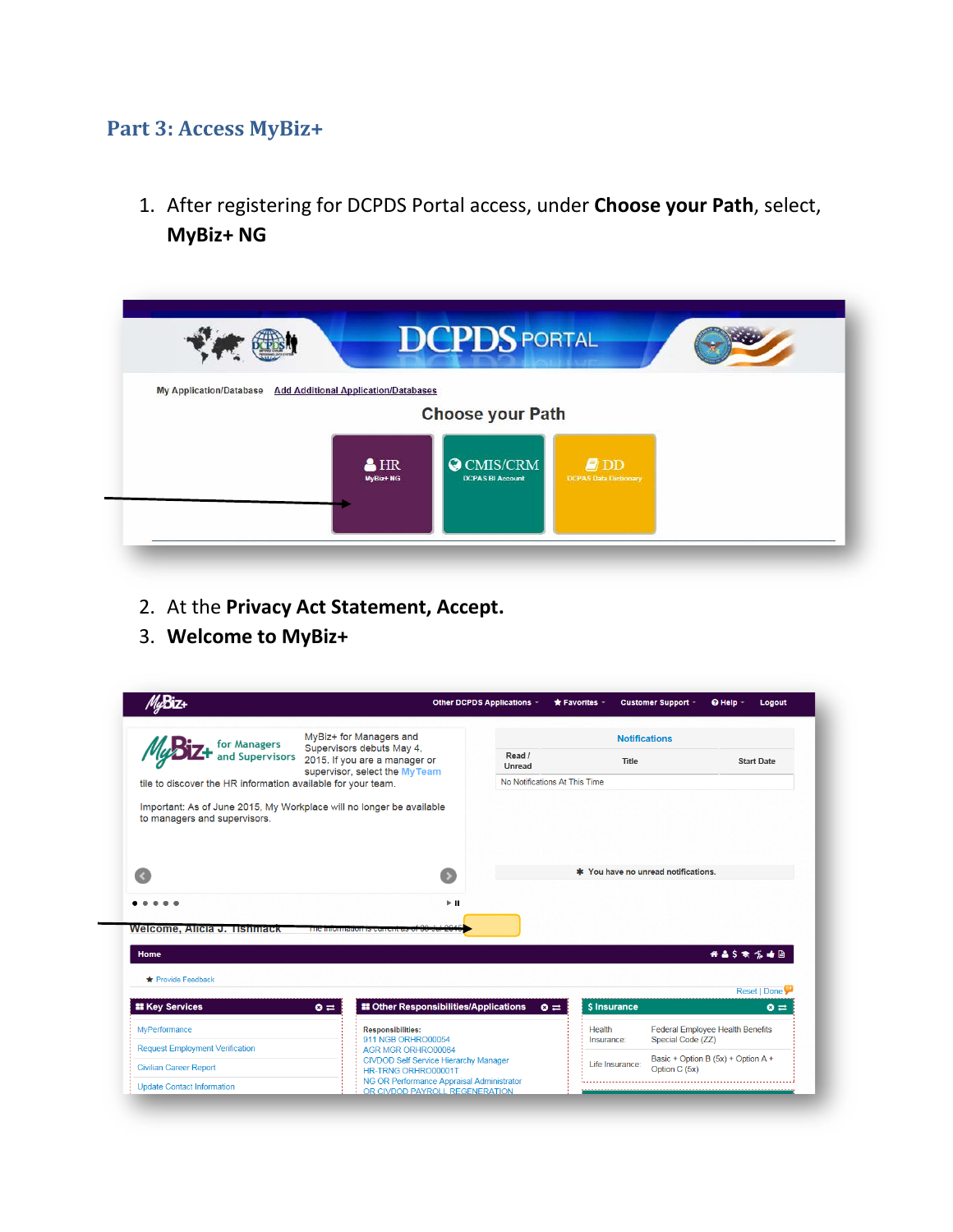#### **Part 4: Access MyTeam** (for supervisors)

1. At the **MyBiz+ main page**, select the **MyTeam tile** at the bottom to view information on subordinate employees.

MyBiz+ for Managers and for Managers<br>Supervisors debuts May 4,<br>**2015** and Supervisors 2015. If you are a manager or supervisor, select the MyTeam tile to discover the HR information available for your team. Important: As of June 2015, My Workplace will no longer be available to managers and supervisors.